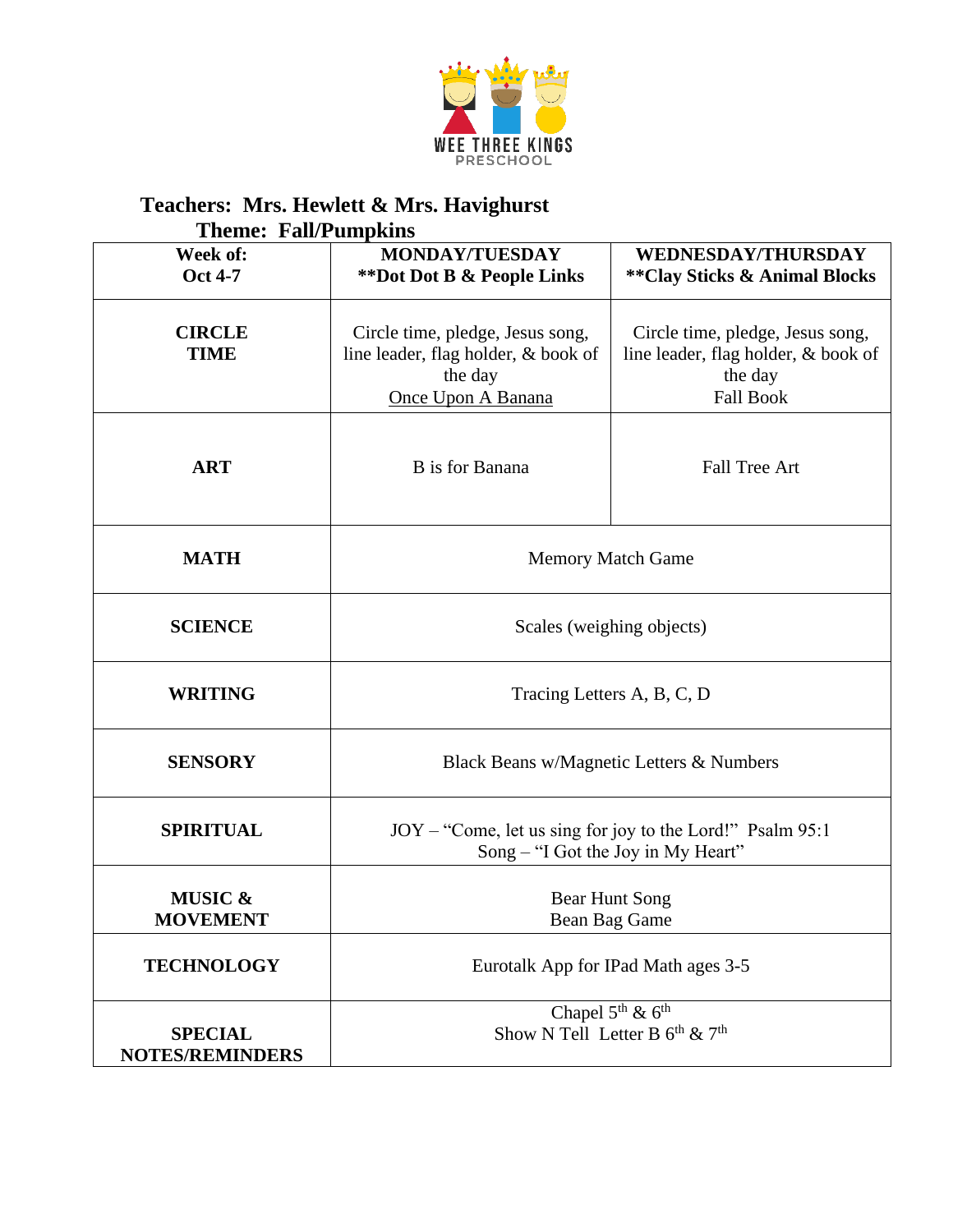

| <b>Theme: Fall/Pumpkins</b>              |                                                                                                   |                                                                                                          |  |  |
|------------------------------------------|---------------------------------------------------------------------------------------------------|----------------------------------------------------------------------------------------------------------|--|--|
| Week of:<br><b>Oct 11-14</b>             | <b>MONDAY/TUESDAY</b><br>**Dot Dot Letter C & Cars<br><b>Math</b>                                 | <b>WEDNESDAY/THURSDAY</b><br>** Pumpkin Dot Dot & Squirrel<br><b>Blocks</b>                              |  |  |
| <b>CIRCLE</b><br><b>TIME</b>             | Circle time, pledge, Jesus song,<br>line leader, flag holder, & book of<br>the day<br>Go Dog, Go! | Circle time, pledge, Jesus song,<br>line leader, flag holder, & book of<br>the day<br>Pumpkins on a Gate |  |  |
| <b>ART</b>                               | Painting with Cars                                                                                | 5 Pumpkins on a Gate                                                                                     |  |  |
| <b>MATH</b>                              | Sorting, Counting Cars                                                                            |                                                                                                          |  |  |
| <b>SCIENCE</b>                           | Moving in Motion                                                                                  |                                                                                                          |  |  |
| <b>WRITING</b>                           | Cutting Playdoh w/Playdoh Scissors                                                                |                                                                                                          |  |  |
| <b>SENSORY</b>                           | Black Beans w/Pumpkins on a Gate                                                                  |                                                                                                          |  |  |
| <b>SPIRITUAL</b>                         | JOY – "Come, let us sing for joy to the Lord!" Pslam 95:1<br><b>Earthquake in Prison</b>          |                                                                                                          |  |  |
| <b>MUSIC &amp;</b><br><b>MOVEMENT</b>    | <b>Five Little Pumpkins Song</b>                                                                  |                                                                                                          |  |  |
| <b>TECHNOLOGY</b>                        | Eurotalk App for IPad Math ages 3-5                                                               |                                                                                                          |  |  |
| <b>SPECIAL</b><br><b>NOTES/REMINDERS</b> | Show N Tell Letter C 13 <sup>th</sup> & 14 <sup>th</sup><br>Fall Festival $13^{th}$ & $14^{th}$   |                                                                                                          |  |  |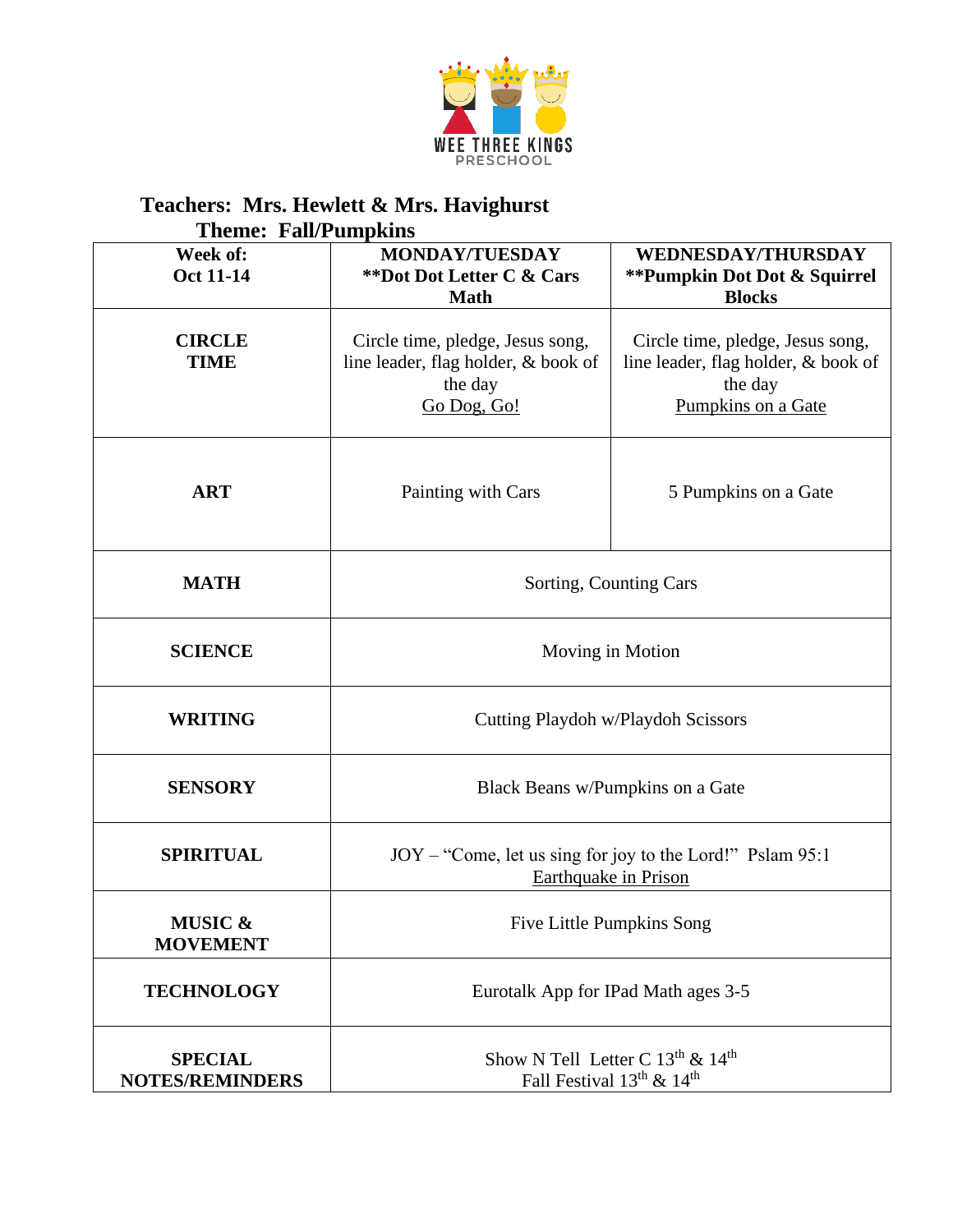

| <b>Theme: Fall/Pumpkins</b>              |                                                                                                             |                                                                                                                      |  |  |
|------------------------------------------|-------------------------------------------------------------------------------------------------------------|----------------------------------------------------------------------------------------------------------------------|--|--|
| Week of:<br><b>Oct 18-21</b>             | <b>MONDAY/TUESDAY</b><br>**Dot Dot Letter D & Ball<br><b>Connectors</b>                                     | <b>WEDNESDAY/THURSDAY</b><br><b>**Letter Stamps &amp; Nuts/Bolts</b>                                                 |  |  |
| <b>CIRCLE</b><br><b>TIME</b>             | Circle time, pledge, Jesus song,<br>line leader, flag holder, & book of<br>the day<br>Dino Book (Halloween) | Circle time, pledge, Jesus song,<br>line leader, flag holder, & book of<br>the day<br><b>Spookley Square Pumpkin</b> |  |  |
| <b>ART</b>                               | "D" Dinosaur                                                                                                | Spookley Craft                                                                                                       |  |  |
| <b>MATH</b>                              | Pumpkin Math (measure & estimate)                                                                           |                                                                                                                      |  |  |
| <b>SCIENCE</b>                           | <b>Pumpkin Tracing</b>                                                                                      |                                                                                                                      |  |  |
| <b>WRITING</b>                           | Letter Recognition w/Black Spiders                                                                          |                                                                                                                      |  |  |
| <b>SENSORY</b>                           | Scooping out a Pumpkin                                                                                      |                                                                                                                      |  |  |
| <b>SPIRITUAL</b>                         | JOY – "Come, let us sing for joy to the Lord!" Pslam 95:1<br>Cecil: The Lost Sheep                          |                                                                                                                      |  |  |
| <b>MUSIC &amp;</b><br><b>MOVEMENT</b>    | <b>Five Little Pumpkins Song</b><br>Spider on the Floor Song                                                |                                                                                                                      |  |  |
| <b>TECHNOLOGY</b>                        | Matching Patterns on IPad                                                                                   |                                                                                                                      |  |  |
| <b>SPECIAL</b><br><b>NOTES/REMINDERS</b> | Stretch N Grow 19th & 20th<br>Show N Tell Letter D $20^{th}$ & $21^{st}$                                    |                                                                                                                      |  |  |